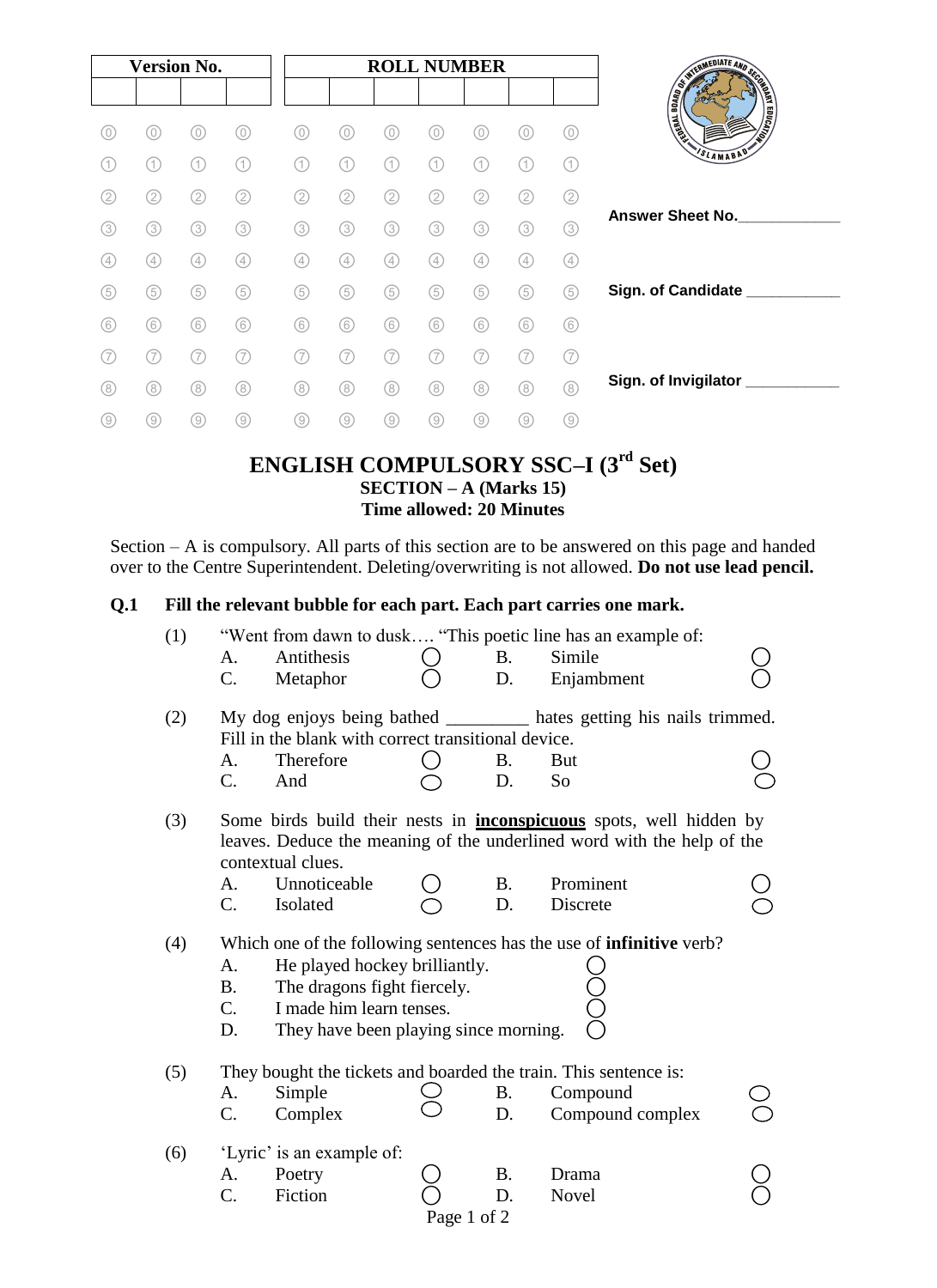| (7)  |                                                                                                                                                                                                                                                                                  |                                                               |  |           | Tim the terrifying tiger. Choose the poetic device used in the line.            |  |  |  |  |  |  |
|------|----------------------------------------------------------------------------------------------------------------------------------------------------------------------------------------------------------------------------------------------------------------------------------|---------------------------------------------------------------|--|-----------|---------------------------------------------------------------------------------|--|--|--|--|--|--|
|      | A.                                                                                                                                                                                                                                                                               | Consonance                                                    |  | <b>B.</b> | Alliteration                                                                    |  |  |  |  |  |  |
|      | C.                                                                                                                                                                                                                                                                               | Assonance                                                     |  | D.        | Anaphora                                                                        |  |  |  |  |  |  |
| (8)  |                                                                                                                                                                                                                                                                                  |                                                               |  |           | He wanted <b>a pair of puppies</b> . The underlined part of the sentence is:    |  |  |  |  |  |  |
|      | A.                                                                                                                                                                                                                                                                               | Noun phrase                                                   |  | <b>B.</b> | Adjective phrase                                                                |  |  |  |  |  |  |
|      | $C_{\cdot}$                                                                                                                                                                                                                                                                      | Adverb phrase                                                 |  | D.        | Verb phrase                                                                     |  |  |  |  |  |  |
| (9)  | As the summer sun sent scattered rays through the maple and oak leaves<br>overhead, the young deer stood frozen, making it almost impossible for the hikers<br>to see her. In the above lines, the word "frozen" means:                                                          |                                                               |  |           |                                                                                 |  |  |  |  |  |  |
|      | А.                                                                                                                                                                                                                                                                               | Very cold                                                     |  | <b>B.</b> | Visible                                                                         |  |  |  |  |  |  |
|      | $\mathcal{C}$ .                                                                                                                                                                                                                                                                  | Not moving                                                    |  | D.        | Not melted                                                                      |  |  |  |  |  |  |
| (10) |                                                                                                                                                                                                                                                                                  | He sits <b>beside</b> the wall. The underlined word works as: |  |           |                                                                                 |  |  |  |  |  |  |
|      | A.                                                                                                                                                                                                                                                                               | Adverb                                                        |  | <b>B.</b> | Preposition                                                                     |  |  |  |  |  |  |
|      | C.                                                                                                                                                                                                                                                                               | Conjunction                                                   |  | D.        | Noun                                                                            |  |  |  |  |  |  |
| (11) | Select the singular form of the word <b>formulae</b> .                                                                                                                                                                                                                           |                                                               |  |           |                                                                                 |  |  |  |  |  |  |
|      | A.                                                                                                                                                                                                                                                                               | Formulis                                                      |  | B.        | Formula                                                                         |  |  |  |  |  |  |
|      | $C_{\cdot}$                                                                                                                                                                                                                                                                      | Formulas                                                      |  | D.        | Form                                                                            |  |  |  |  |  |  |
| (12) |                                                                                                                                                                                                                                                                                  |                                                               |  |           | The book, which he gave me, is very informative. Identify the sentence type as: |  |  |  |  |  |  |
|      | A.                                                                                                                                                                                                                                                                               | Simple                                                        |  | <b>B.</b> | Compound                                                                        |  |  |  |  |  |  |
|      | C.                                                                                                                                                                                                                                                                               | Complex                                                       |  | D.        | Compound-complex                                                                |  |  |  |  |  |  |
| (13) |                                                                                                                                                                                                                                                                                  |                                                               |  |           | Which one of the following transitional devices is used for adding information? |  |  |  |  |  |  |
|      | A.                                                                                                                                                                                                                                                                               | Likewise                                                      |  | <b>B.</b> | Therefore                                                                       |  |  |  |  |  |  |
|      | C.                                                                                                                                                                                                                                                                               | Furthermore                                                   |  | D.        | As a result                                                                     |  |  |  |  |  |  |
| (14) | Which one of the following sentences has correct order of adjective?<br>He has a big old beautiful silver ring.<br>A.<br>He has a beautiful old big silver ring.<br><b>B.</b><br>C.<br>He has a silver beautiful old big ring.<br>D.<br>He has an old big beautiful silver ring. |                                                               |  |           |                                                                                 |  |  |  |  |  |  |
| (15) |                                                                                                                                                                                                                                                                                  | He cut the branch of the tree. Which tense is it?             |  |           |                                                                                 |  |  |  |  |  |  |
|      | A.                                                                                                                                                                                                                                                                               | Simple present                                                |  | В.        | Simple past                                                                     |  |  |  |  |  |  |
|      | C.                                                                                                                                                                                                                                                                               | Present perfect                                               |  | D.        | Past perfect                                                                    |  |  |  |  |  |  |

\* \* \* \* \*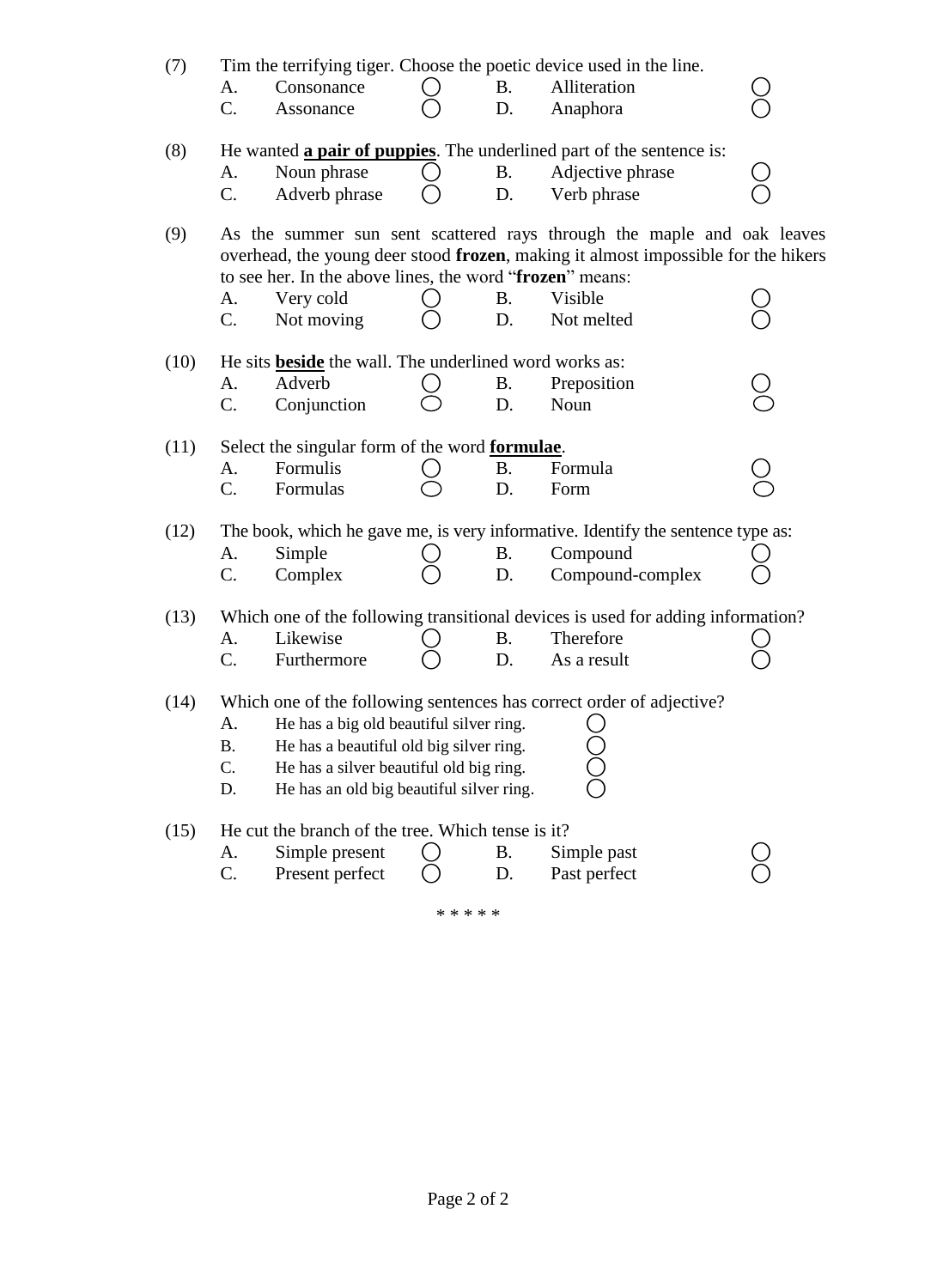

Federal Board SSC-I Examination English (Compulsory) Model Question Paper (Curriculum 2006)

Time allowed: 2.40 hours Total Marks: 60

Note: Answer the questions in sections 'B' and 'C' at the place specified for it therein on the separately provided E-Sheet. Write your answers neatly and legibly.

## **SECTION – B** (Marks 40)

- **Q.2** Read the following passage carefully and answer any **FIVE** questions including **Question No.(i)** appended to it.
- **Note:** Question (i) about summary writing is compulsory carrying 06 marks while rest of the questions carry 03 marks each.  $(6 + 4 \times 3 = 18)$

The Blue Masjid reflects the architectural style of both the Ottoman masjid and Byzentine church. Hagia Sofia, a masjid, one of the wonders of the Muslim **architecture,** was also kept in view as a model. The Blue Masjid even today is considered to be unmatched in splendour, majesty and size.

The masjid has a spacious forecourt surrounded by a continuous vaulted arcade. It has ablution facilities on both the sides. In the centre, there is a fountain which is rather small in contrast with the **magnitude** of the courtyard. A heavy iron chain is hung at the upper part of the court entrance at the western side. This side was meant for the Sultan alone. The chain was put there so the Sultan had to lower his head every time he entered the court. It was the symbolic gesture to ensure the humility of the ruler in the face of the divine power.

The interior of the masjid at the lower end is lined with more than 20,000 hand-made ceramic tiles in more than 50 different tulip designs. At the gallery level, the design becomes flamboyant with representation of flowers, fruit and cypresses.

The upper part of the interior is **adorned** with blue paint. More than 200 stained glass windows with intricate designs allow natural light to brighten up its interior and the chandeliers further illuminate it with their glow. The decorations include A"yat from the Holy Quran. The floors are covered with carpets.

The most important element in the interior of the masjid is the mehrab, which is made of finely carved marble. To the right of mehrab, is a richly decorated pulpit. The masjid is so designed that even when it is most crowded, everyone in the masjid can listen and look at the Imam.

## **QUESTIONS:**

- i. Write down the summary of the passage. Also suggest a suitable title.  $(5+1=6)$
- ii. Explain in your own words the architectural style of the Blue Masjid.
- iii. Why is a heavy iron chain hung at the upper part of the entrance of the Masjid?
- iv. How is the interior of the Masjid decorated?
- v. What is the most important element of the masjid and what is it meant for?
- vi. What impression of the Blue Masjid do you have from the passage?
- vii. Write meanings of the underlined words.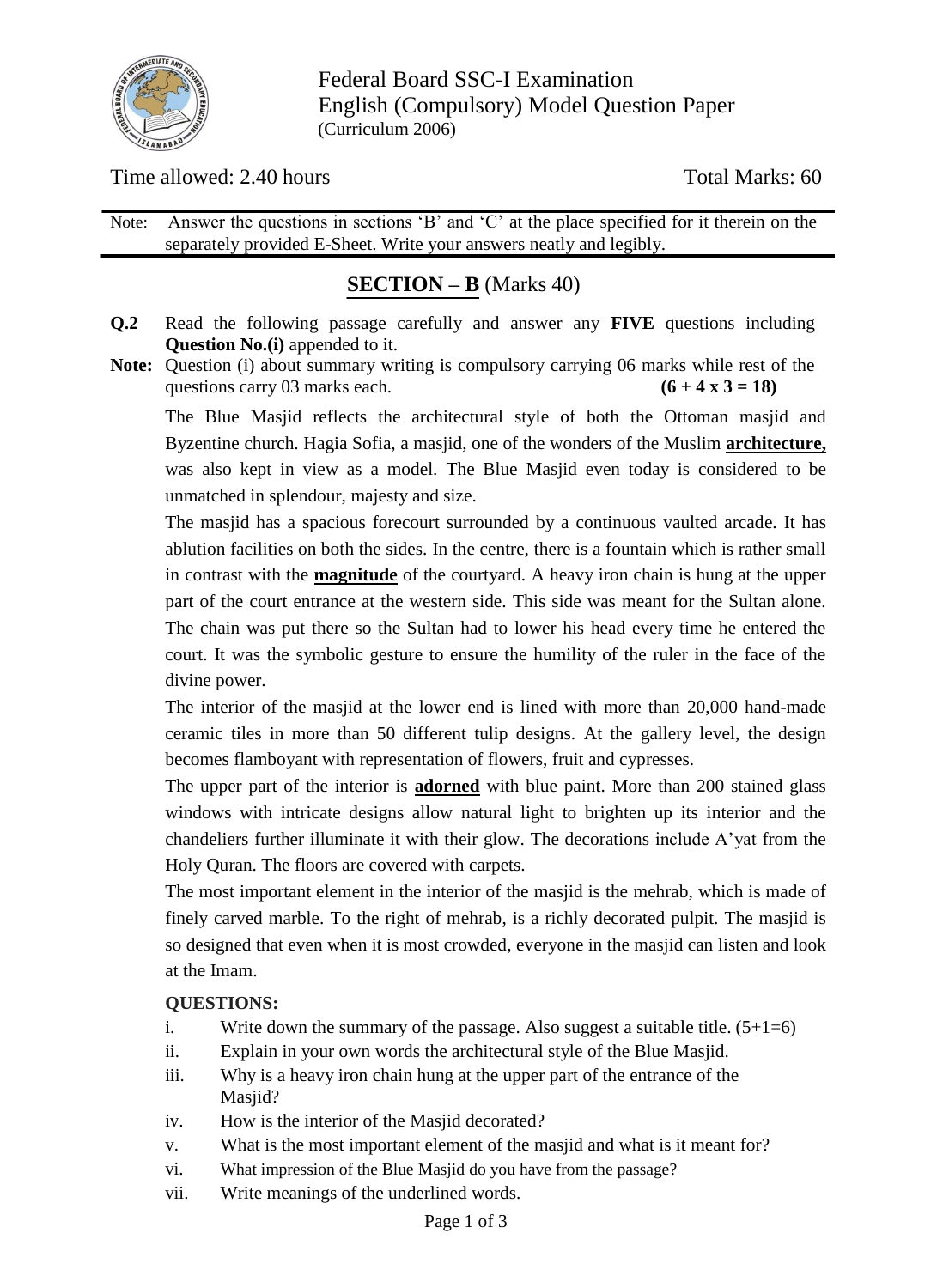- **Q.3** a. Paraphrase any **ONE** of the following stanzas: **(3)**
	- I. He gives his harness bells a shake To ask if there is a mistake. The only other sound's is the sweep Of easy wind and downy flake.

#### **OR**

- II. Hope is the thing with feathers That perches in the soul, And sings the tune without the words, And never stops at all.
- b. Read the following stanza carefully and answer the questions given at the end: **(6)**
- I. I wandered lonely as a cloud That floats on high o'er vales and hills, When all at once I saw a crowd, A host of golden daffodils; Beside the lake, beside the tree, Fluttering and dancing in the breeze.

#### **QUESTIONS:**

- i. Identify and write any two poetic devices used in the stanza. (2)
- ii. Which two things have been compared in first two lines of the stanza? (2)
- iii. Write the rhyme scheme of the stanza. (2)

#### **OR**

II. And sweetest in the gale is heard; And sore must be the storm

That could abash the little bird

That kept so many warm.

I"ve heard it in the chilliest land,

- And on the strangest sea;
- Yet, never, in extremity,
- It asked a crumb of me.

#### **QUESTIONS:**

- i. Identify and write any two poetic devices used in the stanza. (2)
- ii. What does the storm do with the bird? (2)
- iii. Write the rhyming scheme of the poetic extract. (2)

#### **Q.4** a. Fill in the blanks to complete the process of planting trees.

Use the passive voice form of the verbs. **(5)** When you start plantation, ensure the root ball is **(soak)** through, as a dry root ball could reject water from the surrounding soil. A sea weed product is **(add)** to the water to help the tree avoid transplant shock and to improve root growth going forward. A hole is digged that"s at least twice the size of the existing root ball of the tree. Depth is more important than width in most cases, so be sure to dig enough of a hole that the existing roots can be completely **(cover).** Your soil is improved to help the plant survive in the long-term. In clay soils, some gypsum is **(add)** to improve the soil structure and drainage. In all soils good fertilizer is **(use)** to help feed the plant.

#### b. Use the suitable forms of Verbs in the following sentences: (any **FIVE**) **(5)**

- i. My cat (be) fond of travelling.
- ii. I usually get up at 5 A.M in the morning but yesterday; I (get) up at 7 A.M.
- iii. If he had worked hard, he (succeed).
- iv. He (go) to London tomorrow morning at 5 o"clock.
- v. It (rain) since morning.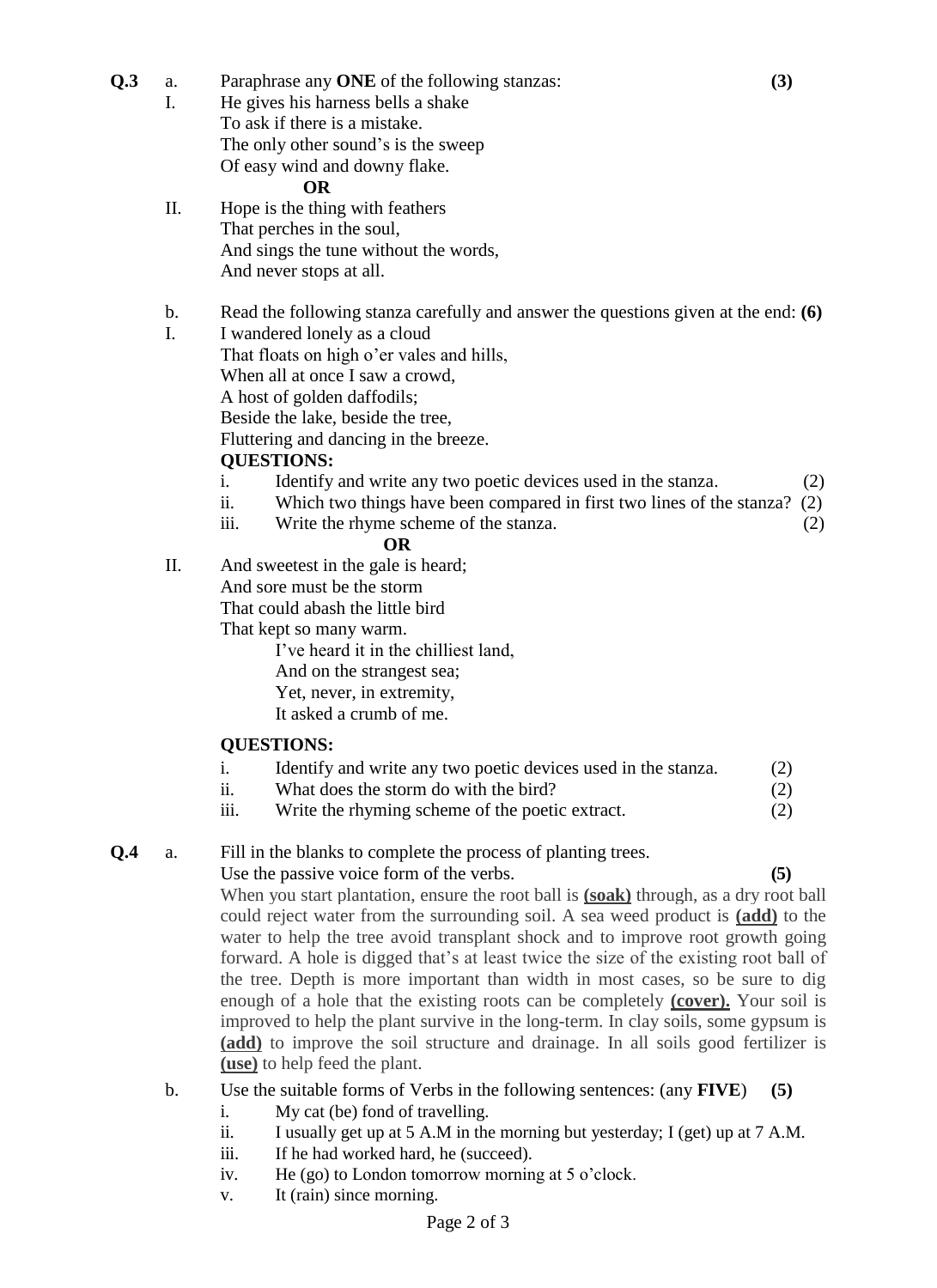- vi. No sooner had I heard the noise than I (rush) to the spot.
- vii. I (pay) my electric bill by the  $10^{th}$  of every month.
- c. Punctuate the following paragraph/line(s): **(3)** No sir I havent communicated with them

## **SECTION – C (Marks 20)**

**Q.5** Write an email to your mother asking her about her health issues. **(8)**

**OR**

Write an application to the principal/headmaster/headmistress of your school for seeking permission for a visit to a historical place.

- **Q.6** Write a paragraph of about 80 to 100 words on any **ONE** of the following: **(6) Pakistan Day Celebration OR My Country**
- **Q.7** Translate the following passage into Urdu: **(6)**  Punctuality refers to the habit of human beings completing their tasks on time. It is a positive habit which surely leads to success. All people have twenty four hours at their disposal. Some complain that they have no time; some say that they have a lot of free time. Some leave their work incomplete and blame that they could not find enough time. We should learn time management in our lives.

#### **OR**

Write a dialogue between a mother and a daughter about the choice of a career. (Dialogue must have at least eight sets of conversation relevant to the topic other than opening and closing)

\* \* \* \* \*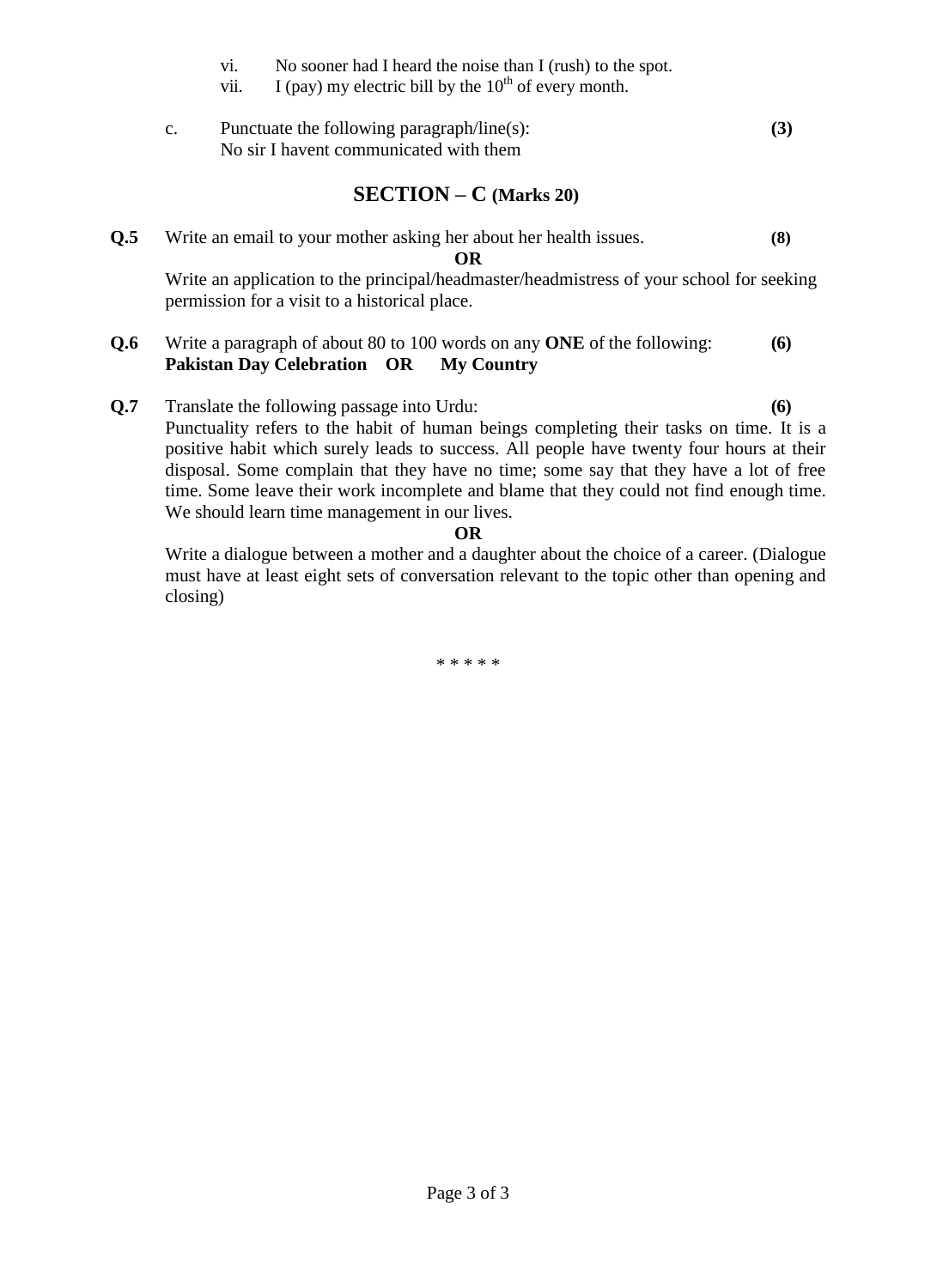# **ENGLISH (COMPULSORY) SSC-I (3rd Set)**

# Student Learning Outcomes Alignment Chart

(Curriculum 2006)

| $\overline{\mathbf{S}}$ # | $\overline{Q}$ No. |                |                     |                |                                                                                                                                                                                                                                | Level **  |                                    |
|---------------------------|--------------------|----------------|---------------------|----------------|--------------------------------------------------------------------------------------------------------------------------------------------------------------------------------------------------------------------------------|-----------|------------------------------------|
|                           |                    | Competency No. | <b>Standard No.</b> | Bench Mark No. | <b>Student Learning</b><br><b>Outcomes</b>                                                                                                                                                                                     | Cognitive | <b>Allocated Marks in</b><br>Paper |
| 1.                        | $Q-1(1)$           | $\overline{1}$ | $\overline{2}$      | $\mathbf{1}$   | Read and recognize literary techniques such<br>as repetition, personification and alliteration                                                                                                                                 | K         | $\mathbf{1}$                       |
| 2.                        | $Q-1(2)$           | $\mathbf{1}$   | $\mathbf{1}$        | $\mathbf I$    | Identify and recognize the functions of<br>Transitional devices used for coherence and<br>cohesion.                                                                                                                            | K         | $\mathbf{1}$                       |
| 3.                        | $Q-1(3)$           | $\overline{4}$ | $\overline{2}$      | $\mathbf{1}$   | Enhance and use appropriate vocabulary and<br>correct spelling in speech and writing:<br>Deduce the meaning of unfamiliar words<br>from the context using contextual clues.                                                    | K         | $\mathbf{1}$                       |
| $\overline{4}$ .          | $Q-1(4)$           | $\overline{4}$ | 3                   | $\mathbf I$    | Illustrate use of infinitives and<br>⋗<br>infinitive phrases.                                                                                                                                                                  | K         | $\mathbf{1}$                       |
| 5.                        | $Q-1(5)$           | $\overline{4}$ | 3                   | $\overline{3}$ | Identify and differentiate between simple,<br>compound and complex sentences.                                                                                                                                                  | U         | $\mathbf{1}$                       |
| 6.                        | $Q-1(6)$           | $\mathbf{1}$   | $\overline{2}$      | $\mathbf I$    | Recognize genres of literature,<br>fiction,<br>nonfiction, poetry, legend, myth.                                                                                                                                               | $\rm K$   | $\mathbf{1}$                       |
| 7.                        | $Q-1(7)$           | $\mathbf{1}$   | $\overline{2}$      | $\mathbf{1}$   | Read and recognize literary techniques such<br>as repetition, personification and alliteration                                                                                                                                 | K         | $\mathbf{1}$                       |
| 8.                        | $Q-1(8)$           | $\overline{4}$ | $\overline{3}$      | $\overline{3}$ | Analyze sentences for clauses and<br>phrases. Identify and differentiate between<br>main, subordinate and relative clause                                                                                                      | $\rm K$   | $\mathbf{1}$                       |
| 9.                        | $Q-1$<br>(9)       | $\overline{4}$ | $\overline{2}$      | $\mathbf I$    | Enhance and use appropriate vocabulary and<br>correct spelling in speech and writing:<br>▶ Understand connotations and denotations;<br>explore the use of synonyms with varying<br>shades of meaning used for various purposes | U         | $\mathbf{1}$                       |
| 10.                       | $Q-1(10)$          | 4              | 3                   | $\mathbf{1}$   | Illustrate the use of prepositions of position,<br>time and movement and direction                                                                                                                                             | $\bf K$   | $\mathbf{1}$                       |
| 11.                       | $Q-1(11)$          | $\overline{4}$ | 3                   | $\mathbf I$    | Apply rules of change of number of nouns<br>learnt earlier.                                                                                                                                                                    | K         | $\mathbf{1}$                       |
| 12.                       | $Q-1(12)$          | $\overline{4}$ | 3                   | 3              | Identify and differentiate between simple,<br>compound and complex sentences.                                                                                                                                                  | K         | $\mathbf{1}$                       |
| 13.                       | $Q-1(13)$          | $\mathbf{1}$   | $\mathbf{1}$        | $\mathbf I$    | Identify and recognize the functions of<br>Transitional devices used for coherence and<br>cohesion.                                                                                                                            | K         | $\mathbf{1}$                       |
| 14.                       | $Q-1(14)$          | $\overline{4}$ | $\overline{3}$      | $\bf{I}$       | Follow order of adjectives in<br>➤<br>sentences.                                                                                                                                                                               | U         | $\mathbf{1}$                       |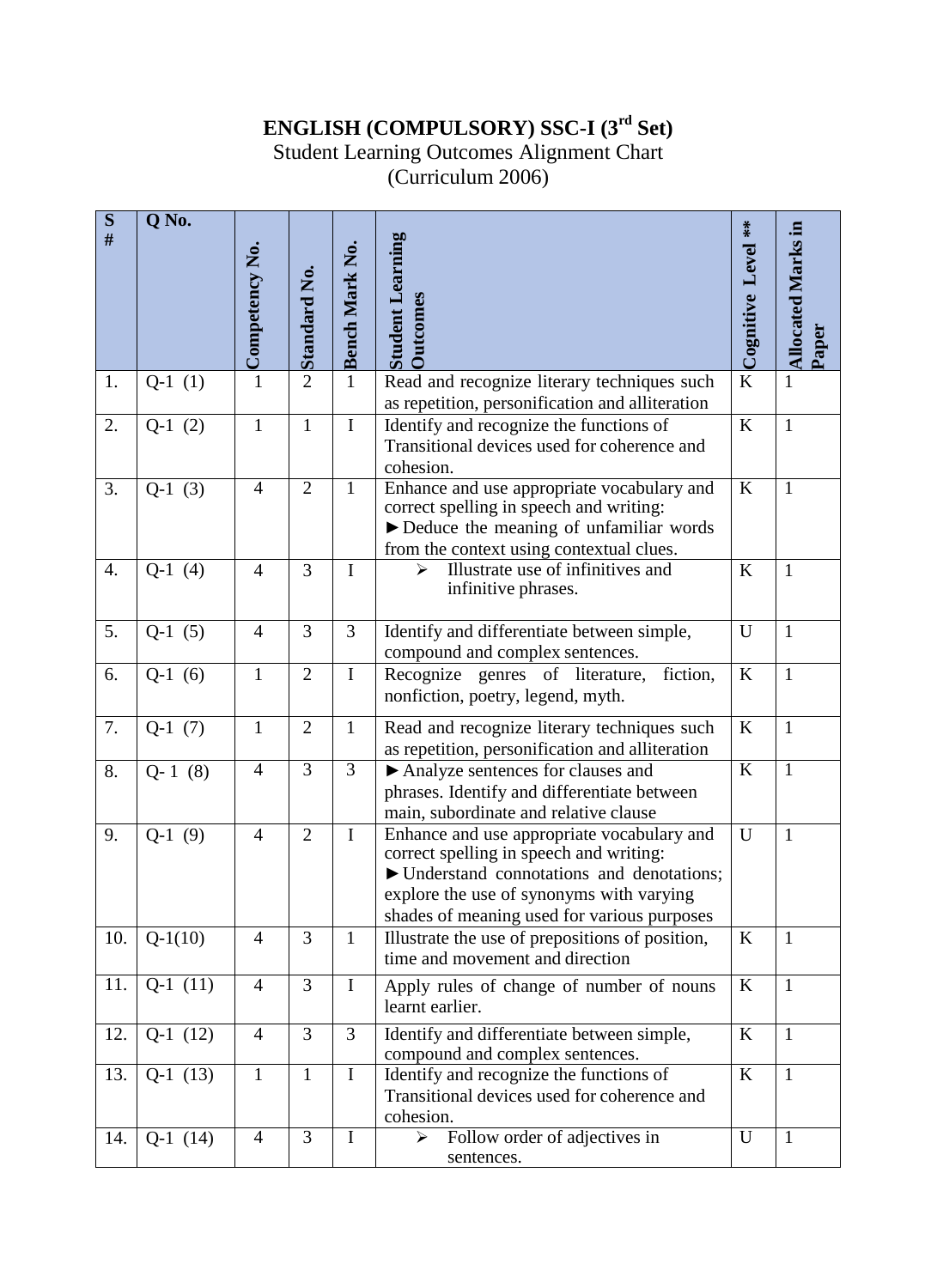| 15. | $Q-1(15)$                 | $\overline{4}$ | $\overline{3}$              | 3              | Identify and differentiate between simple,<br>compound and complex sentences.                                                                                                                                                    | K | 1              |
|-----|---------------------------|----------------|-----------------------------|----------------|----------------------------------------------------------------------------------------------------------------------------------------------------------------------------------------------------------------------------------|---|----------------|
| 16  | $Q-2(i)$                  | $\overline{2}$ | 1                           | $\overline{2}$ | Use summary skills to write summary/<br>⋗<br>précis of simple passages / poems.                                                                                                                                                  | A | 6              |
| 17  | $Q-2$ (ii)                |                | 1                           | $\overline{2}$ | Apply critical thinking to interact<br>$\blacktriangleright$<br>with text and use intensive reading<br>strategies (while-reading) to<br>• scan to answer short questions.                                                        | U | 3              |
| 18  | $Q-2$ (iii)               |                |                             | 2              | Apply critical thinking to interact<br>➤<br>with text and use intensive reading<br>strategies (while-reading) to<br>• scan to answer short questions.                                                                            | Ū | 3              |
| 19  | $Q-2$ (iv)                |                |                             | $\overline{2}$ | Apply critical thinking to interact<br>$\blacktriangleright$<br>with text and use intensive reading<br>strategies (while-reading) to<br>• scan to answer short questions.                                                        | U | 3              |
| 20  | $Q-2(v)$                  |                |                             | $\overline{2}$ | Apply critical thinking to interact<br>$\blacktriangleright$<br>with text and use intensive reading<br>strategies (while-reading) to<br>• scan to answer short questions.                                                        | K | 3              |
| 21  | $Q-2$ (vi)                |                |                             | $\overline{2}$ | Apply critical thinking to interact<br>≻<br>with text and use intensive reading<br>strategies (while-reading) to<br>• scan to answer short questions.                                                                            | Ū | 3              |
| 22  | $Q-2$ (vii)               |                |                             | $\overline{2}$ | Apply critical thinking to interact<br>$\blacktriangleright$<br>with text and use intensive reading<br>strategies (while-reading) to<br>• scan to answer short questions.<br>• deduce meaning of difficult words<br>from context | U | 3              |
| 23  | $Q-3(a)$<br>(I&II)        | 2              |                             | 2              | Use paraphrasing skills to paraphrase<br>➤<br>stanzas                                                                                                                                                                            | U | 3              |
| 24  | $Q-3(b)$<br>$(I&II) -i$   |                | 2                           | $\mathbf{1}$   | Read and recognize literary techniques such as<br>repetition, personification and alliteration                                                                                                                                   | K | $\overline{c}$ |
| 25  | $Q-3(b)$<br>$(I&II) - ii$ |                | $\mathcal{D}_{\mathcal{A}}$ |                | Read a poem and given orally and in<br>writing:<br>Personal response with justification                                                                                                                                          | U | 2              |
| 26  | $Q-3(b)$<br>$(I&II)$ -iii |                | $\overline{c}$              | $\mathbf{1}$   | Read and recognize literary techniques such as<br>repetition, personification and alliteration                                                                                                                                   | K | $\overline{c}$ |
| 27  | $Q-4(a)$                  | 4              | 3                           | 3              | Use active and passive voice<br>appropriately in speech and writing<br>according to the required<br>communicative function.                                                                                                      | U | 5              |
| 28  | $Q-4(b)$                  | 4              | 3                           | $\overline{1}$ | Illustrate use of tenses learnt earlier.<br>⋗                                                                                                                                                                                    | K | 5              |
| 29  | $Q-4(c)$                  | 4              | 3                           | $\overline{2}$ | Illustrate use of punctuation marks<br>≻<br>learnt earlier.                                                                                                                                                                      | U | 3              |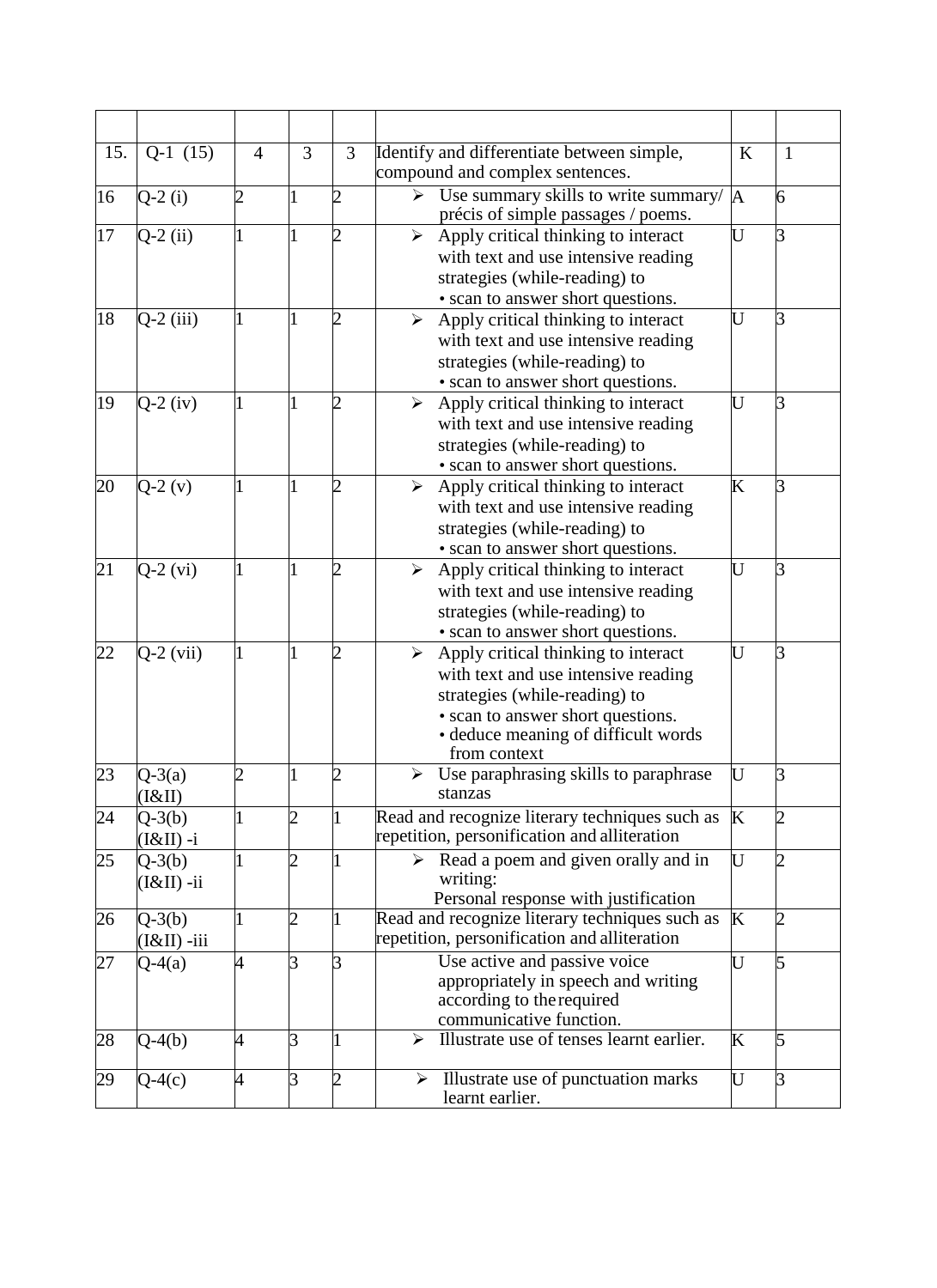| 30. | $Q-5$ | $\overline{2}$ |                | III         | Write informal e mails in extended social and    | U              | $4 + 4$ |
|-----|-------|----------------|----------------|-------------|--------------------------------------------------|----------------|---------|
|     |       |                |                |             | academic environment/ Write and revise           | $^{+}$         |         |
|     |       |                |                |             | applications to people in extended               | A              |         |
|     |       |                |                |             | environment using correct format, layout and     |                |         |
|     |       |                |                |             | tone.                                            |                |         |
| 29. | $Q-6$ | $\overline{2}$ | $\mathbf{1}$   | $\mathbf I$ | Write a unified paragraph on a given topic to    | A              | 6       |
|     |       |                |                |             | show                                             |                |         |
|     |       |                |                |             | • Clear topic sentence using specific words,     |                |         |
|     |       |                |                |             | vivid verbs, modifiers, etc.                     |                |         |
| 30. | $Q-7$ | 4              | $\overline{2}$ | I           | Translate passages from English to Urdu.         | $\overline{U}$ | 6       |
|     |       |                |                |             | Use the knowledge of literal and figurative      |                |         |
|     |       |                |                |             | meaning, grammatical gender and syntax to        |                |         |
|     |       |                |                |             | translate passages from English to Urdu.         |                |         |
|     |       |                |                |             | ОR                                               |                |         |
|     |       | $\overline{2}$ | 1              | 4           | Plan, draft and revise writing to ensure that it |                |         |
|     |       |                |                |             | • is focused, purposeful and reflects insight    |                |         |
|     |       |                |                |             | into the writing situation.                      |                |         |
|     |       |                |                |             | • has an organizational pattern that reflects a  |                |         |
|     |       |                |                |             | clear overall progression of ideas through       |                |         |
|     |       |                |                |             | proper use of signal and reference words.        |                |         |
|     |       |                |                |             | • uses writing strategies as are appropriate to  |                |         |
|     |       |                |                |             | the purpose of writing.                          |                |         |
|     |       |                |                |             | • has varied sentence structure and length.      |                |         |
|     |       |                |                |             | • has a good command of language with            |                |         |
|     |       |                |                |             | precision of expression.                         |                |         |

\*\* K= Knowledge, U= Understanding & A= Application